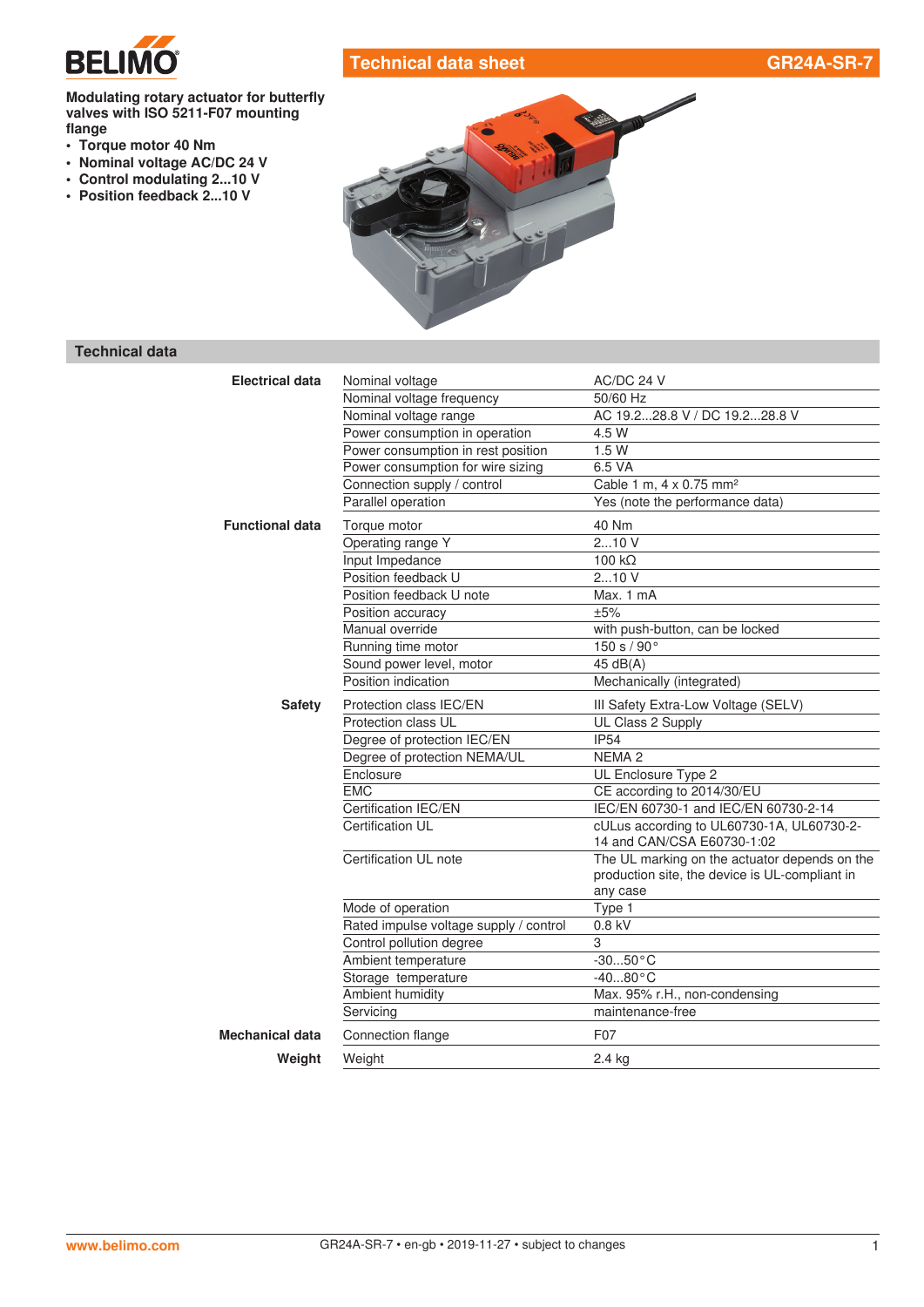

| <b>Safety notes</b>                                                                                                                                                                                                                                                              |  |  |  |  |  |
|----------------------------------------------------------------------------------------------------------------------------------------------------------------------------------------------------------------------------------------------------------------------------------|--|--|--|--|--|
| This device has been designed for use in stationary heating, ventilation and air-<br>conditioning systems and must not be used outside the specified field of application,<br>especially in aircraft or in any other airborne means of transport.                                |  |  |  |  |  |
| • Outdoor application: only possible in case that no (sea) water, snow, ice, insolation<br>or aggressive gases interfere directly with the actuator and that is ensured that the<br>ambient conditions remain at any time within the thresholds according to the data<br>sheet.  |  |  |  |  |  |
| • Only authorised specialists may carry out installation. All applicable legal or<br>institutional installation regulations must be complied during installation.                                                                                                                |  |  |  |  |  |
| • The switch for changing the direction of rotation may only be operated by authorised<br>specialists. The direction of rotation must not in particular be reversed in a frost<br>protection circuit.                                                                            |  |  |  |  |  |
| • The device may only be opened at the manufacturer's site. It does not contain any<br>parts that can be replaced or repaired by the user.                                                                                                                                       |  |  |  |  |  |
| • Cables must not be removed from the device.                                                                                                                                                                                                                                    |  |  |  |  |  |
| • The device contains electrical and electronic components and must not be disposed<br>of as household refuse. All locally valid regulations and requirements must be<br>observed.                                                                                               |  |  |  |  |  |
|                                                                                                                                                                                                                                                                                  |  |  |  |  |  |
| The actuator is connected with a standard modulating signal of 010 V and drives<br>to the position defined by the positioning signal. Measuring voltage U serves for the<br>electrical display of the valve position 0.5100% and as slave control signal for other<br>actuators. |  |  |  |  |  |
| Simple direct mounting on the butterfly valve. The mounting orientation in relation to<br>the butterfly valve can be selected in 90° (angle) increments.                                                                                                                         |  |  |  |  |  |
| Manual override with push-button possible (the gear is disengaged for as long as the<br>button is pressed or remains locked).                                                                                                                                                    |  |  |  |  |  |
| Adjustable angle of rotation with mechanical end stops.                                                                                                                                                                                                                          |  |  |  |  |  |
| The actuator is overload protected, requires no limit switches and automatically stops<br>when the end stop is reached.                                                                                                                                                          |  |  |  |  |  |
| For valves with the following mechanical specifications in accordance with ISO 5211                                                                                                                                                                                              |  |  |  |  |  |
|                                                                                                                                                                                                                                                                                  |  |  |  |  |  |

|                                | <b>Description</b>                                                                                                                                                                                                          | <b>Type</b>                  |  |  |  |  |  |
|--------------------------------|-----------------------------------------------------------------------------------------------------------------------------------------------------------------------------------------------------------------------------|------------------------------|--|--|--|--|--|
| <b>Electrical accessories</b>  | Auxiliary switch 1 x SPDT add-on                                                                                                                                                                                            | S <sub>1</sub> A             |  |  |  |  |  |
|                                | Auxiliary switch 2 x SPDT add-on                                                                                                                                                                                            | S <sub>2</sub> A             |  |  |  |  |  |
|                                | Feedback potentiometer 140 $\Omega$ add-on                                                                                                                                                                                  | <b>P140A</b>                 |  |  |  |  |  |
|                                | Feedback potentiometer 200 $\Omega$ add-on                                                                                                                                                                                  | <b>P200A</b><br><b>P500A</b> |  |  |  |  |  |
|                                | Feedback potentiometer 500 $\Omega$ add-on                                                                                                                                                                                  |                              |  |  |  |  |  |
|                                | Feedback potentiometer 1 $k\Omega$ add-on                                                                                                                                                                                   | P1000A                       |  |  |  |  |  |
|                                | Feedback potentiometer 2.8 $k\Omega$ add-on                                                                                                                                                                                 | P2800A                       |  |  |  |  |  |
|                                | Feedback potentiometer 5 $k\Omega$ add-on                                                                                                                                                                                   | P5000A                       |  |  |  |  |  |
|                                | Feedback potentiometer 10 $k\Omega$ add-on                                                                                                                                                                                  | P10000A                      |  |  |  |  |  |
|                                |                                                                                                                                                                                                                             |                              |  |  |  |  |  |
| <b>Electrical installation</b> |                                                                                                                                                                                                                             |                              |  |  |  |  |  |
| <b>Notes</b>                   | • Connection via safety isolating transformer.<br>• Parallel connection of other actuators possible. Observe the performance data.<br>• Direction of rotation switch is covered. Factory setting: Direction of rotation Y2. |                              |  |  |  |  |  |